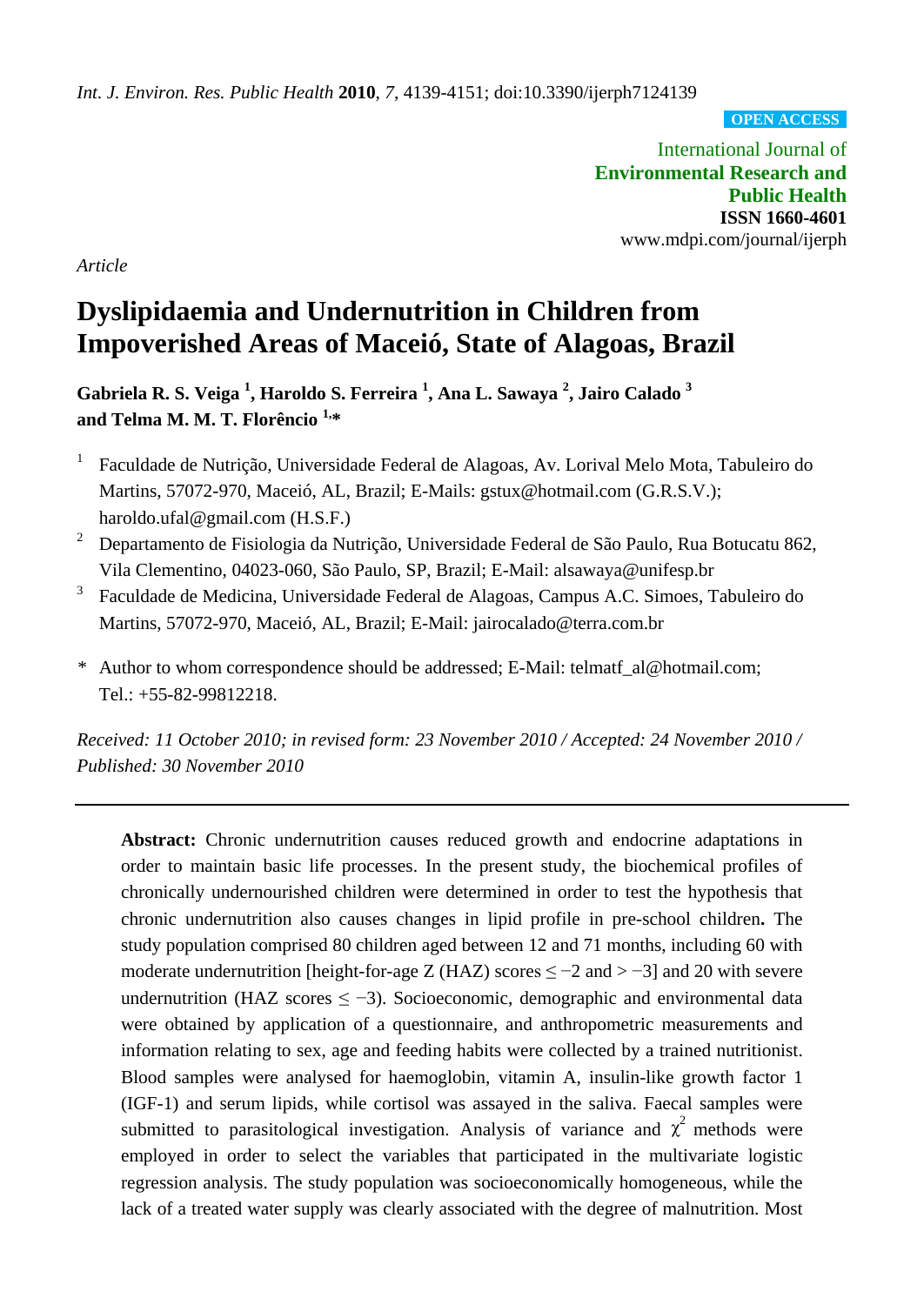children were parasitised and anaemia was significantly more prevalent among the severely undernourished. Levels of IGF-1 decreased significantly with increasing severity of undernutrition. Lipid analysis revealed that almost all of the children had dyslipidemia, while low levels of high-density lipoprotein were associated with the degree of undernutrition. It is concluded that chronic malnutrition causes endocrine changes that give rise to alterations in the metabolic profile of pre-school children.

**Keywords:** childhood undernutrition; metabolic disorders; dyslipidemia; anaemia; parasitosis; insulin-like growth factor 1; cortisol; multivariate logistic regression analysis

#### **1. Introduction**

The World Health Organization defines undernutrition as the outcome of a variety of pathological conditions that result from deficiencies in absorption, transportation or utilization of nutrients by cells of the body. This type of nutritional disorder mainly affects infants and children of pre-school age [1]. It is estimated that more than one quarter of the global population of children are currently affected by protein-energy undernutrition (PEU), and that 148 million (26.7%) of the 555 million pre-school children living in developing countries are underweight for their age, while 180 million (32.5%) exhibit low height for their age [2,3].

In Brazil, the prevalence of undernutrition was reduced by half during the period 1996–2007 [4] but, owing to social inequality, the condition remains a public health problem, especially in the northern and north-eastern regions of the country [5,6]. According to a nutritional survey conducted in 2005 in the semiarid region of Brazil, the prevalence of undernutrition (stunting) among children living in the State of Alagoas was greater than in other north-eastern states. High amongst the factors influencing this situation was the level of absolute poverty in Alagoas, which remains the highest of any state in the country [7,8].

Undernutrition in children is often accompanied by vitamin and mineral deficits. Indeed, ion deficiency anaemia (sideropenic anaemia) is the most frequent nutritional deficiency worldwide, closely followed by hypovitaminosis [9]. Moreover, in addition to intestinal parasitism, inadequate food intake is considered an important factor in the aetiology of nutritional insufficiency [10]. Chronic undernutrition in early life is associated with diminished intellectual capacity, poor scholastic performance, reduced physical capacity and alterations in metabolic functions, particularly those relating to endocrine processes. Such adaptations tend to diminish the utilization of nutritional substrates in order to maintain the basic life processes, with a concomitant reduction in resources required for normal growth [11,12].

Undernourished children typically present high levels of growth hormone (GH), but low plasma levels of insulin-like growth factor 1 (IGF-1), and this is the main cause of growth deceleration [13]. Furthermore, undernourished children exhibit high levels of cortisol, which promotes protein catabolism and, consequently, delays linear growth [14]. The respiratory quotient (RQ) values in children with chronic undernutrition are larger in comparison with those of eutrophic children, and this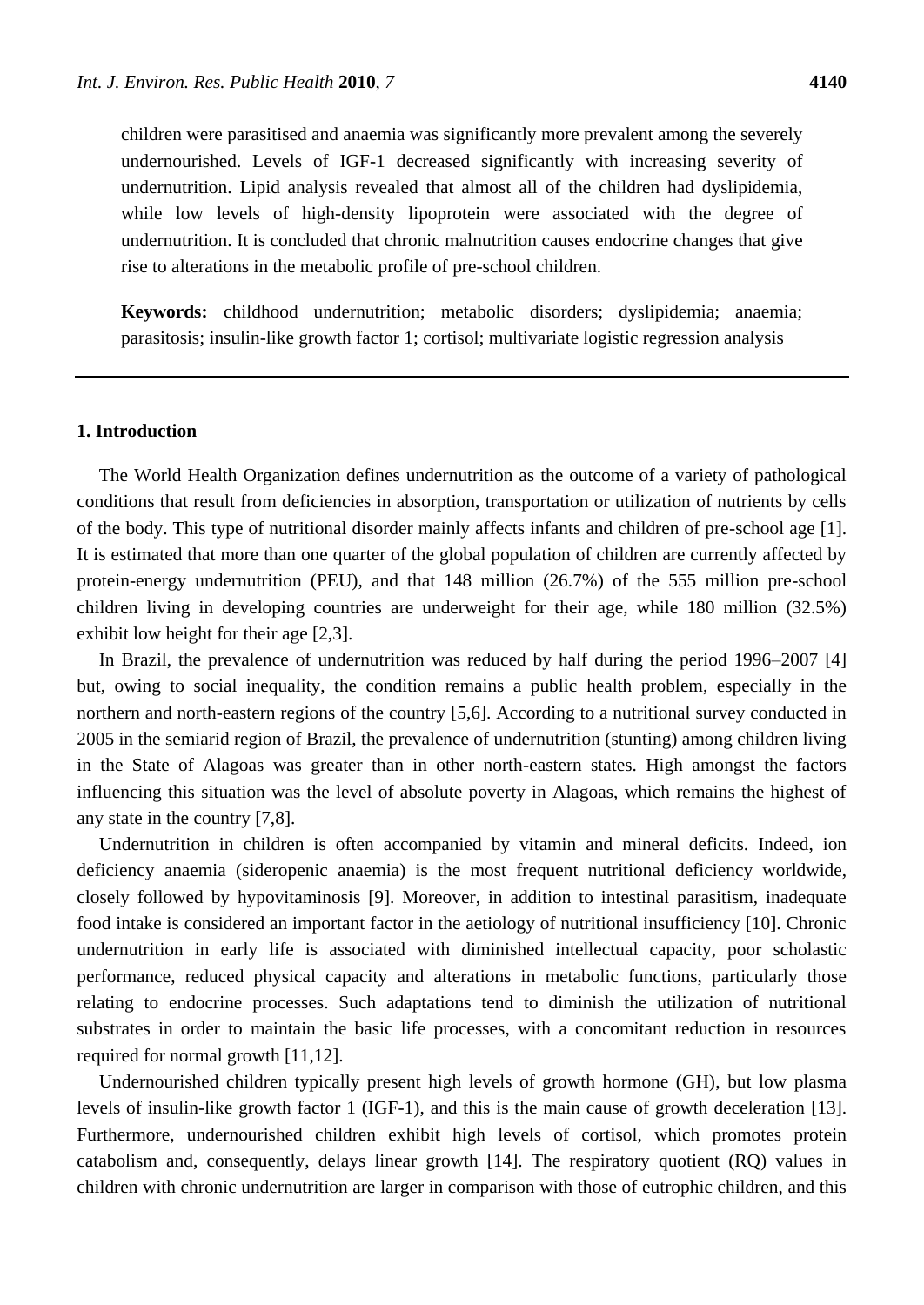represents a further strategy to save energy by reducing lipid oxidation, thus explaining the association between PEU and the accumulation of fat in the liver [11].

The first indication that severe undernutrition could cause hepatic lesions and alterations in the lipid profile was reported by Snapper [15] in 1965 following studies on adults who had experienced interuterine undernutrition during World War II. The relationship between pre-natal exposure to undernutrition and alterations in the lipid profile of adults has since been confirmed in a number of investigations carried out in developed countries [16-18]. However, studies concerning the possible association between hepatic alterations and chronic undernutrition in childhood are scarce and dated [19-21]. In the present study, the biochemical profiles of chronically undernourished children submitted to a semi-confined regime of nutritional rehabilitation in the Centre for Rehabilitation and Nutritional Education of the State of Alagoas (CREN/AL) have been determined in order to test the hypothesis that chronic undernutrition causes changes in lipid profile in pre-school children.

#### **2. Methods**

Details of the study were submitted to and approved by the Committee of Ethics in Research of the Universidade Federal de Alagoas (protocol no. 009580/2007-26). Written informed consent was obtained from the parents or legal guardians of participating children prior to the commencement of the study.

## *2.1. Study Population*

The transversal study involved 80 children in the age range 12 to 71 months who had been enrolled at CREN/AL. All children diagnosed with moderate to severe stature deficit, defined as height-for-age Z (HAZ) scores  $\leq -2$ , were considered for inclusion in the study. Stunted children presenting genetic disorders related to short stature, or chronic diseases such as AIDS, neuropathies, diabetes, cardiopathies and secondary undernutrition, were excluded from the study. Children that were positively diagnosed with pathological conditions during the study were appropriately treated.

#### *2.2. Data Collection*

Socioeconomic, demographic and environmental data were obtained from the parents or legal guardians of participating children by application of a specific questionnaire that had been previously tested. Anthropometric measurements and information relating to sex, age and feeding habits were obtained by a trained nutritionist using a pre-established protocol. Samples of blood, saliva and faeces were collected from the participating children, stored under cool conditions, and dispatched to an accredited clinical laboratory (Laboratório Nabuco Lopes, Maceió, AL, Brazil) for haematological, biochemical and parasitological assay.

### *2.3. Anthropometric Measurements*

The body weight of infants under 24 months of age was determined using Filizola (Campo Grande, MS, Brazil) BP Baby digital scales with a maximum tare of 15 kg and a precision of 5 g. The stature of these children was determined with the aid of an infantometer comprising a non-extendable 105 cm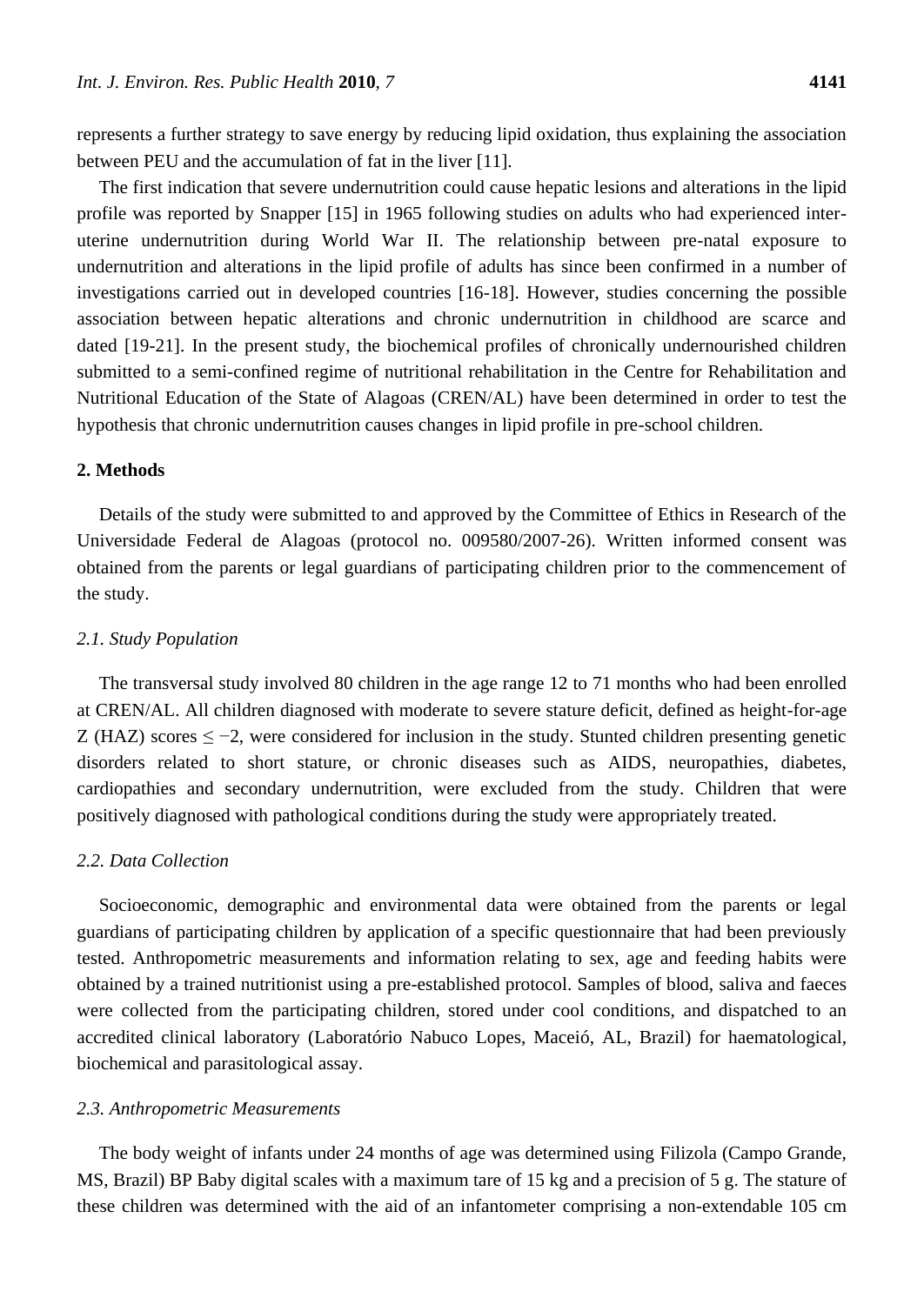measuring tape graduated in 0.1 cm divisions. For children of 24 months and older, weight was measured using Filizola Personal digital scales with a maximum tare of 150 kg and a precision of 100 g, while stature was determined using a stadiometer comprising a non-extendable 2 m measuring tape graduated in 0.1 cm divisions. In all cases, the scales were tared prior to the measurements, and all procedures were conducted in the presence of mothers or guardians with the children wearing light clothes and with bare feet [22]. Children were classified with regard to nutritional status on the basis of HAZ scores calculated with the aid of World Health Organization (WHO) Anthro software (version 3.0.1, 2007). For children older than 60 months, the 2006 WHO standard tables and formulae [23] were applied to obtain the standard deviation of the indices according to age and sex. Eutrophic children would have HAZ values between +2 and  $-2$  SD, whilst those with HAZ  $< -2$  SD were classified as moderately undernourished and those with  $HAZ < -3$  SD were considered to be severely undernourished.

## *2.4. Food Intake*

Participating children remained at CREN/AL from 08:00 h to 17:00 h daily and were offered five meals per day during this period. In order to establish feeding patterns, the average weekly ingestion of nutrients was calculated using Avanutri software (Avanutri Informática, Rio de Janeiro, RJ, Brazil). The prevalence of adequate ingestion of nutrients was determined according to the Dietary Reference Intakes (DRI) published by the National Academy of Sciences—Institute of Medicine [24]. Adequate ingestion of energy was estimated from the published recommendation of 100 kcal/kg weight for nutritional rehabilitation of undernourished children [25]. Adequate ingestion of macronutrients was appraised on the basis of acceptable macronutrient distribution ranges (AMDR) [24]. In order to assess the adequate ingestion of micronutrients (vitamins A, iron, and zinc), the estimated average requirement (EAR) values and the respective cut-off points were employed: when such values were unavailable the adequate intake (AI) values were used [24]. These specific micronutrients were targeted because they are directly related to the growth of infants [26].

## *2.5. Haematological, Biochemical and Parasitological Evaluation*

Twelve-hour fasting blood samples (10 mL) were collected via venous puncture and placed in appropriate vials for the separation of serum or plasma as required for biochemical analysis. A complete haemogram (erythrocyte and leukocyte counts, peripheral blood smears) was performed with the purpose of detecting ion-deficiency anaemia. Children presenting concentrations of haemoglobin  $\langle 11 \text{ g/dL} \rangle$  ( $\langle 60 \text{ months old} \rangle$  or  $\langle 11.5 \text{ g/dL} \rangle$  (60–72 months old) were classified as suffering from ion-deficiency anaemia according to the standards proposed by WHO [27]. The concentration of serum vitamin A (retinol) was determined using high pressure liquid chromatography [28], and children presenting levels below <20 μg/dL were classified as suffering from hypovitaminosis A as recommended by WHO [29]. The concentrations of cholesterol, triglycerides and high-density lipoprotein (HDL) were determined using enzymatic colorimetric methods, while the levels of low-density lipoprotein (LDL) were calculated according to a standard procedure [30]. Evaluation of the lipid profile was performed according to recommendations published by the Sociedade Brasileira de Cardiologia [31]. IGF-1 was determined using a chemiluminescence immunoassay, and children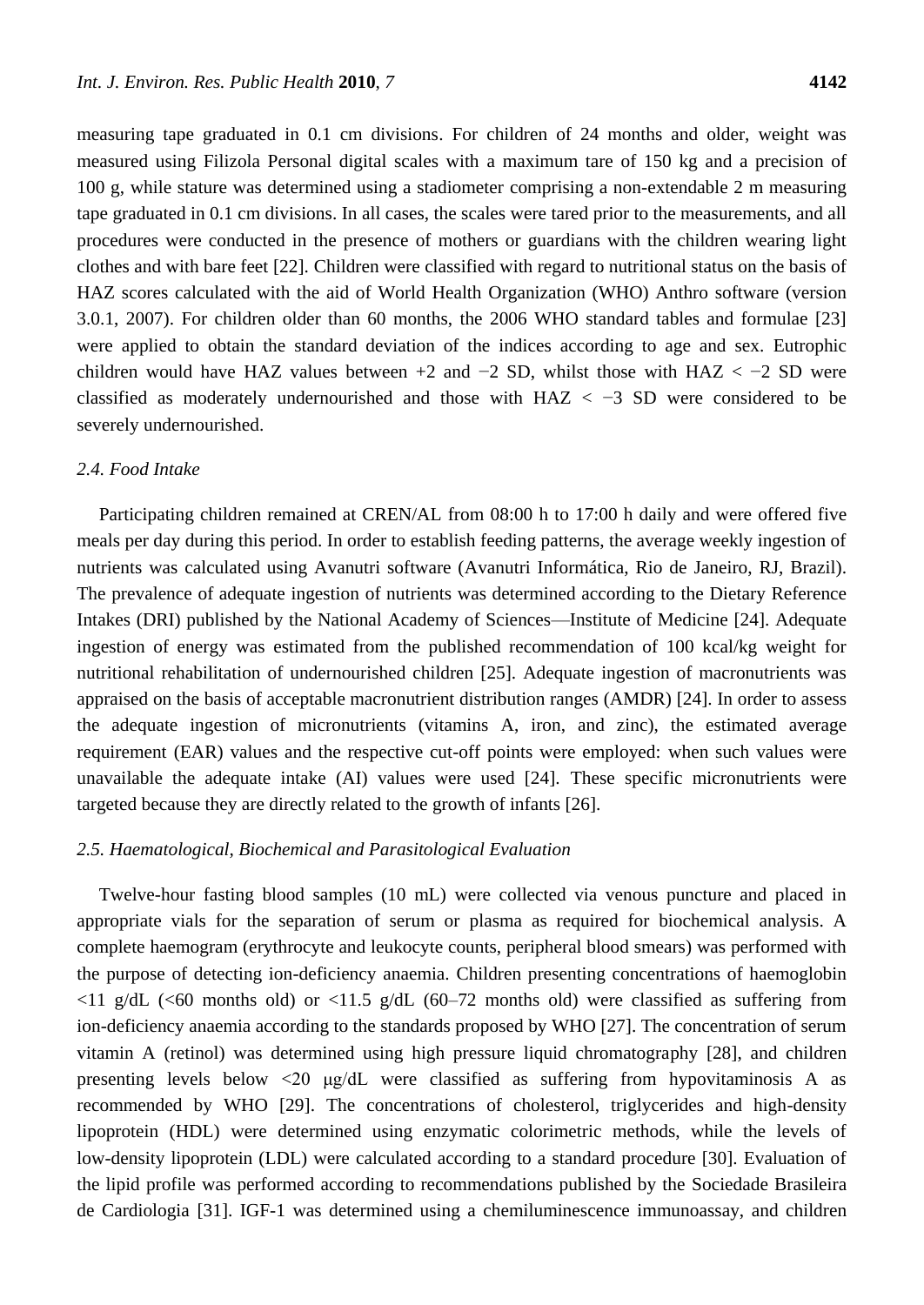were classified according to the Diagnostic Laboratory System, which specifies minimum and maximum values according to age [32].

Cortisol concentrations were determined in saliva samples obtained from 12-h fasted children on a day separate from that of blood sample collection in order to avoid the influence of stress on the results. Following arrival at CREN/AL (typically at 07:00 h), children were rested for up to 1 h before being required to chew for 2–3 min on the cotton roll of a Salivette kit (Sarstedt, Nümbrecht, Germany; catalogue number 51.1534). The quantitative determination of cortisol was carried out using a radioimmunoassay [33], and values between 4 and 28 nmol/L were considered normal for saliva collected between 07:00 h and 08:00 h for the age group concerned [34].

Plastic recipients, together with appropriate instructions, were provided to mothers for the collection of faecal samples from their children. Parasitological analysis of faecal material was performed according to the Baermann-Moraes method following staining with Wheatley's trichrome stain [35].

#### *2.6. Statistical Analysis*

Analysis of variance (ANOVA) and  $\chi^2$  methods were employed in order to select the variables that participated in the multivariate logistic regression analysis. Continuous variables were evaluated by ANOVA in order to convert them into dichotomous variables through the determination of cut-off points. Qualitative variables that were not originally dichotomous were categorised according to the simple frequency distribution. All variables presenting  $\rho \leq 0.20$  were included in the multivariate analysis. The final logistic regression model was generated by application of the Forward:Wald method with the aid of SPSS software (version 15).

#### **3. Results**

One child of the original 80 selected moved out of the area and, hence, failed to complete the study. Of the remaining 79 children, 59 (75%) were classified as moderately undernourished (HAZ values in the range −2.01 to −2.94) and 20 (25%) were severely undernourished (HAZ between −3.0 and −4.41). The diet supplied by CREN/AL, which had been adapted to the requirements for rehabilitation, complied with the DRI standards [24] and provided an average total caloric value of 1,250 kcal and 40.2 g of protein to both the moderately and severely undernourished groups [25] (Table 1).

The socioeconomic conditions of the families were homogenous (Table 2) in that their incomes were low, their living conditions were generally precarious (*i.e.*, overcrowded brick dwellings with no floor covering, and reliance on an untreated water supply and septic tank drainage), while most mothers had little schooling and undertook no paid employment. The likelihood of children being severely undernourished increased significantly in families with numerous  $(7-12)$  children (Table 2).

Most children presented intestinal parasitism but no statistical differences could be detected between the two groups in this respect (Table 3). The overall prevalence of iron-deficient anaemia was 44.3%, although the proportion of anaemic children was significantly greater within the severely undernourished group than for those presenting moderate undernutrition. Hypovitaminosis A was not detected in children of either group. There were no differences between the groups regarding the levels of salivary cortisol, with the majority of children presenting normal concentrations of this hormone.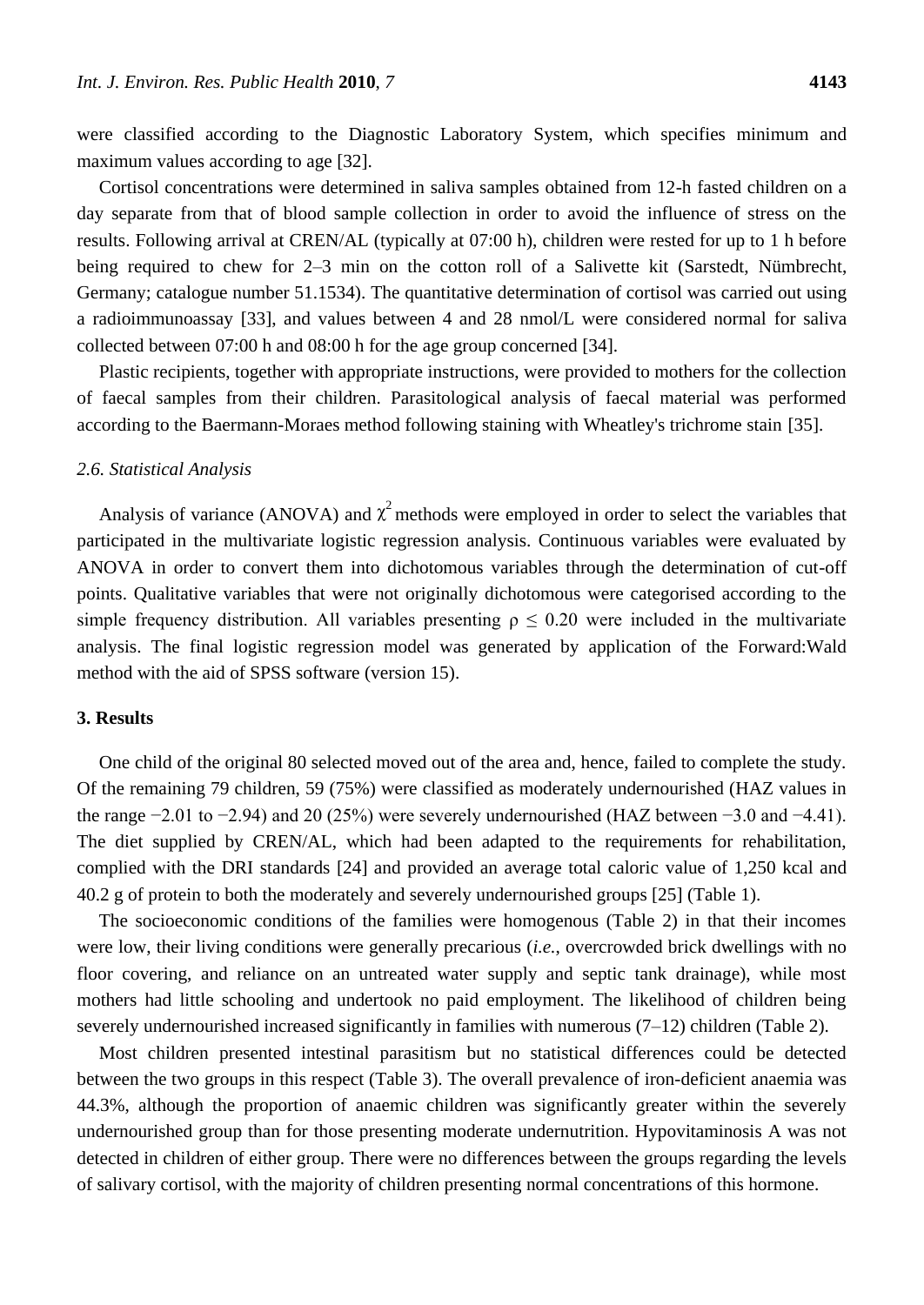With regard to IGF-1, however, the levels decreased significantly as the degree of undernutrition increased (Table 3).

Lipid profile analysis demonstrated that 98.9% of the children presented dyslipidaemia. Additionally, levels of HDL were statistically correlated with the degree of undernutrition, such that the likelihood of occurrence of low levels of HDL in children with moderate undernutrition was smaller than for those with severe undernutrition. According to the results of the multivariate analysis (Table 4), the variables most strongly associated with severe undernutrition were untreated water supply, anaemia, low HDL and low IGF-1.

|                                                        | <b>Moderately</b> | <b>Severely</b>  |          |
|--------------------------------------------------------|-------------------|------------------|----------|
| <b>Parameters</b>                                      | undernourished    | undernourished   | $\rho^a$ |
|                                                        | $n = 59$          | $n=20$           |          |
| Anthropometric characteristics                         |                   |                  |          |
| Boys/girls $(n)$                                       | 37/22             | 9/11             | 0.165    |
| Age (months; mean $\pm$ standard deviation)            | $43.9 \pm 16.5$   | $39.1 \pm 16.7$  |          |
| Weight ((kg; mean $\pm$ standard deviation)            | $14.0 \pm 2.5$    | $11.3 \pm 3.2$   | 0.0002   |
| Height (cm; mean $\pm$ standard deviation)             | $93.5 \pm 8.8$    | $83.4 \pm 9.3$   | 0.000    |
| Height-for-age z score (mean $\pm$ standard deviation) | $-2.45 \pm 0.31$  | $-3.56 \pm 0.48$ | 0.000    |
| Dietary intake of nutrients <sup>b</sup>               |                   |                  |          |
| Total caloric value (% of reference value)             | 100.5             | 100.2            |          |
| Protein (% of reference value)                         | 102.0             | 101.0            |          |
| Carbohydrate (% of reference value)                    | 108.13            | 105.7            |          |
| Lipids (% of reference value)                          | 104.92            | 102.61           |          |
| Zinc (% of reference value)                            | 103.0             | 105.0            |          |
| Vitamin A (% of reference value)                       | 114.69            | 110.0            |          |
| Iron (% of reference value)                            | 129.17            | 125.8            |          |

**Table 1**. Anthropometric characteristics and food intake of the study population.

<sup>a</sup> Evaluated using the  $\chi^2$  test.

<sup>b</sup> Reference values: total caloric value = 100 kcal/kg; protein = 3.5 g/kg; carbohydrate = 55% of the total caloric value; lipids = 25% of the total caloric value; zinc = 4 mg/day; vitamin A = 350 µg/day; iron = 8.5 mg/day.

| <b>Parameters</b>        |                  | <b>Moderately undernourished</b> |                  | <b>Severely undernourished</b> |                                |  |
|--------------------------|------------------|----------------------------------|------------------|--------------------------------|--------------------------------|--|
|                          | $\boldsymbol{n}$ | $\%$                             | $\boldsymbol{n}$ | $\%$                           | $\boldsymbol{\rho}^{\text{a}}$ |  |
| <b>Housing</b>           |                  |                                  |                  |                                |                                |  |
| Brick dwelling           | 41               | 69.49                            | 17               | 85.00                          |                                |  |
| Other                    | 18               | 30.51                            | 3                | 15.00                          | 0.175                          |  |
| Number of rooms          |                  |                                  |                  |                                |                                |  |
| $1 - 3$                  | 36               | 61.01                            | 13               | 65.00                          |                                |  |
| $4 - 6$                  | 23               | 38.99                            | 7                | 35.00                          | 0.751                          |  |
| <b>Floor covering</b>    |                  |                                  |                  |                                |                                |  |
| Yes                      | 21               | 35.59                            | $\overline{4}$   | 20.00                          |                                |  |
| No                       | 38               | 64.41                            | 16               | 80.00                          | 0.195                          |  |
| <b>Sewage conditions</b> |                  |                                  |                  |                                |                                |  |
| Septic tank              | 47               | 79.66                            | 16               | 80.00                          | 0.974                          |  |

**Table 2.** Socioeconomic characteristics of the study population.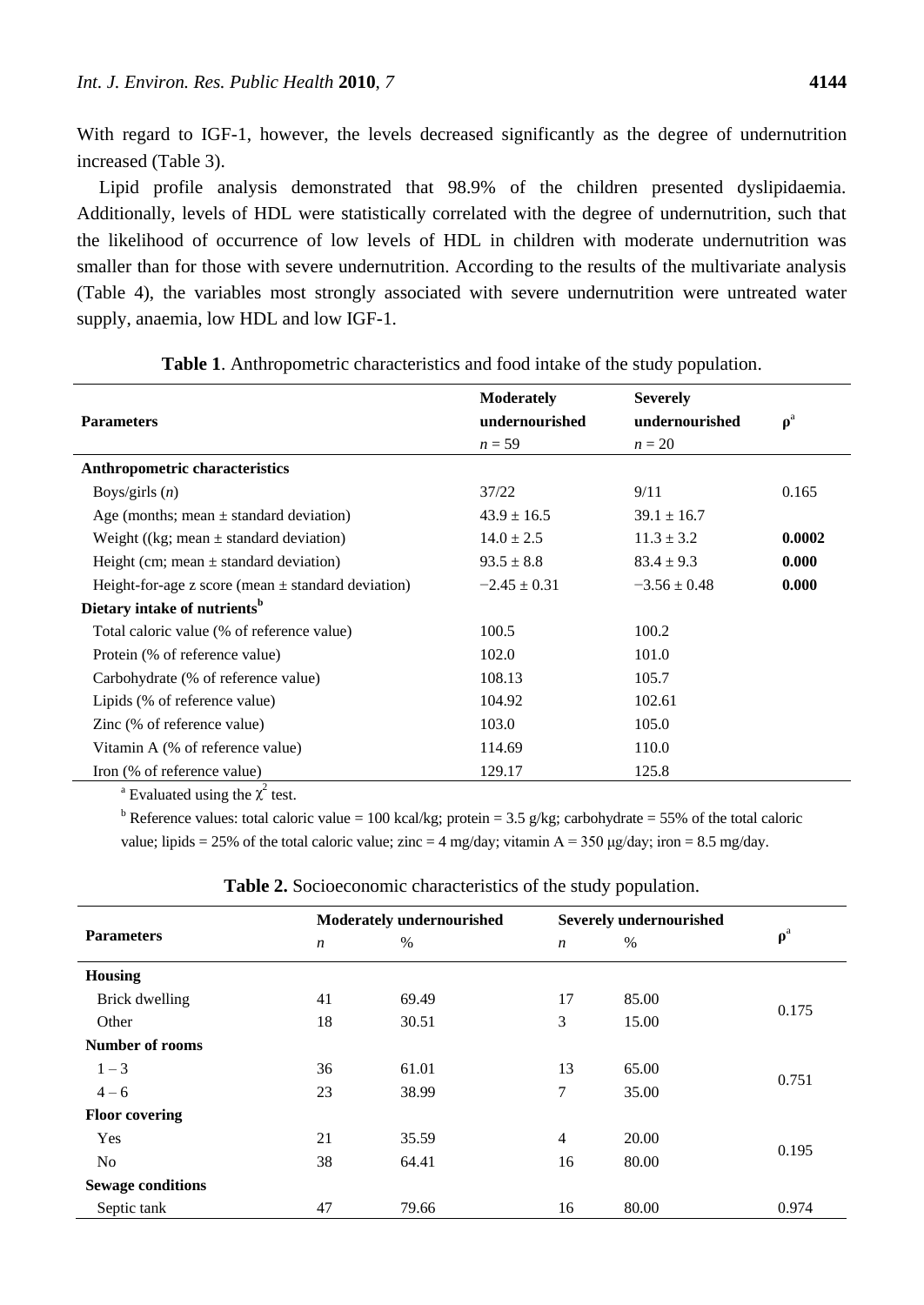|                                      | Moderately undernourished |       | <b>Severely undernourished</b> |              |             |  |
|--------------------------------------|---------------------------|-------|--------------------------------|--------------|-------------|--|
| <b>Parameters</b>                    | $\boldsymbol{n}$          | $\%$  | $\boldsymbol{n}$               | $\%$         | $\rho^a$    |  |
| Other                                | 12                        | 20.34 | $\overline{4}$                 | 20.00        |             |  |
| <b>Family members</b>                |                           |       |                                |              |             |  |
| $1 - 6$                              | 41                        | 69.49 | 10                             | 50.00        |             |  |
| $7 - 12$                             | 18                        | 30.51 | 10                             | 50.00        | 0.316       |  |
| <b>Rubbish collection</b>            |                           |       |                                |              |             |  |
| Public utility                       | 43                        | 72.88 | 16                             | 80.00        | 0.527       |  |
| Other                                | 16                        | 27.12 | $\overline{4}$                 | 20.00        |             |  |
| <b>Water supply</b>                  |                           |       |                                |              |             |  |
| Public utility                       | 5                         | 8.47  | $\overline{0}$                 | $\mathbf{0}$ |             |  |
| Well                                 | 54                        | 91.53 | 20                             | 100.00       | $0.22^b$    |  |
| <b>Treated water</b>                 |                           |       |                                |              |             |  |
| Yes                                  | 17                        | 28.81 | $\overline{2}$                 | 10.00        |             |  |
| N <sub>o</sub>                       | 42                        | 71.19 | 18                             | 90.00        | 0.076       |  |
| <b>Maternal schooling</b>            |                           |       |                                |              |             |  |
| $\leq$ 4 years                       | 44                        | 74.58 | 16                             | 80.00        | 0.436       |  |
| >4 years                             | 15                        | 25.42 | $\overline{4}$                 | 20.00        |             |  |
| <b>Number of children</b>            |                           |       |                                |              |             |  |
| $1 - 6$                              | 49                        | 83.05 | 12                             | 60.00        | 0.038       |  |
| $7 - 12$                             | 10                        | 16.95 | 8                              | 40.00        |             |  |
| <b>Mother occupation</b>             |                           |       |                                |              |             |  |
| With paid employment                 | $\overline{4}$            | 6.78  | 3                              | 15.00        | $0.243^{b}$ |  |
| Without paid employment              | 55                        | 93.22 | 17                             | 85.00        |             |  |
| Family income <sup>c</sup>           |                           |       |                                |              |             |  |
| $\leq$ 1 minimum salary              | 46                        | 77.97 | 15                             | 75.00        | $0.503^{b}$ |  |
| $>1$ minimum salary<br>$\mathcal{L}$ | 13                        | 22.03 | 5                              | 25.00        |             |  |

**Table 2.** *Cont.*

<sup>a</sup> Evaluated using the  $\chi^2$  test except where indicated otherwise.

**b** Evaluated using the Fisher test.

 $\degree$ Minimum salary taken as US\$ 234.46 per month at the time of the study.

| <b>Variables</b>     |                  | Moderately undernourished |                  | Severely undernourished |                      |
|----------------------|------------------|---------------------------|------------------|-------------------------|----------------------|
|                      | $\boldsymbol{n}$ | $\%$                      | $\boldsymbol{n}$ | %                       |                      |
| Parasitism           |                  |                           |                  |                         |                      |
| Positive             | 51               | 86.5                      | 18               | 90.0                    | $0.498^{\rm a}$      |
| Negative             | 8                | 13.5                      | $\overline{2}$   | 10.0                    |                      |
| Anaemia <sup>b</sup> |                  |                           |                  |                         |                      |
| Yes                  | 20               | 33.9                      | 15               | 75.0                    |                      |
| No                   | 39               | 66.1                      | 5                | 25.0                    | $0.001$ <sup>a</sup> |
| Hypovitaminosis $Ac$ |                  |                           |                  |                         |                      |
| Yes                  | $\overline{0}$   | $\theta$                  | $\overline{0}$   | $\boldsymbol{0}$        |                      |
| No                   | 59               | 100                       | 20               | 20                      |                      |

**Table 3.** Haematological, parasitological and biochemical status of the study population.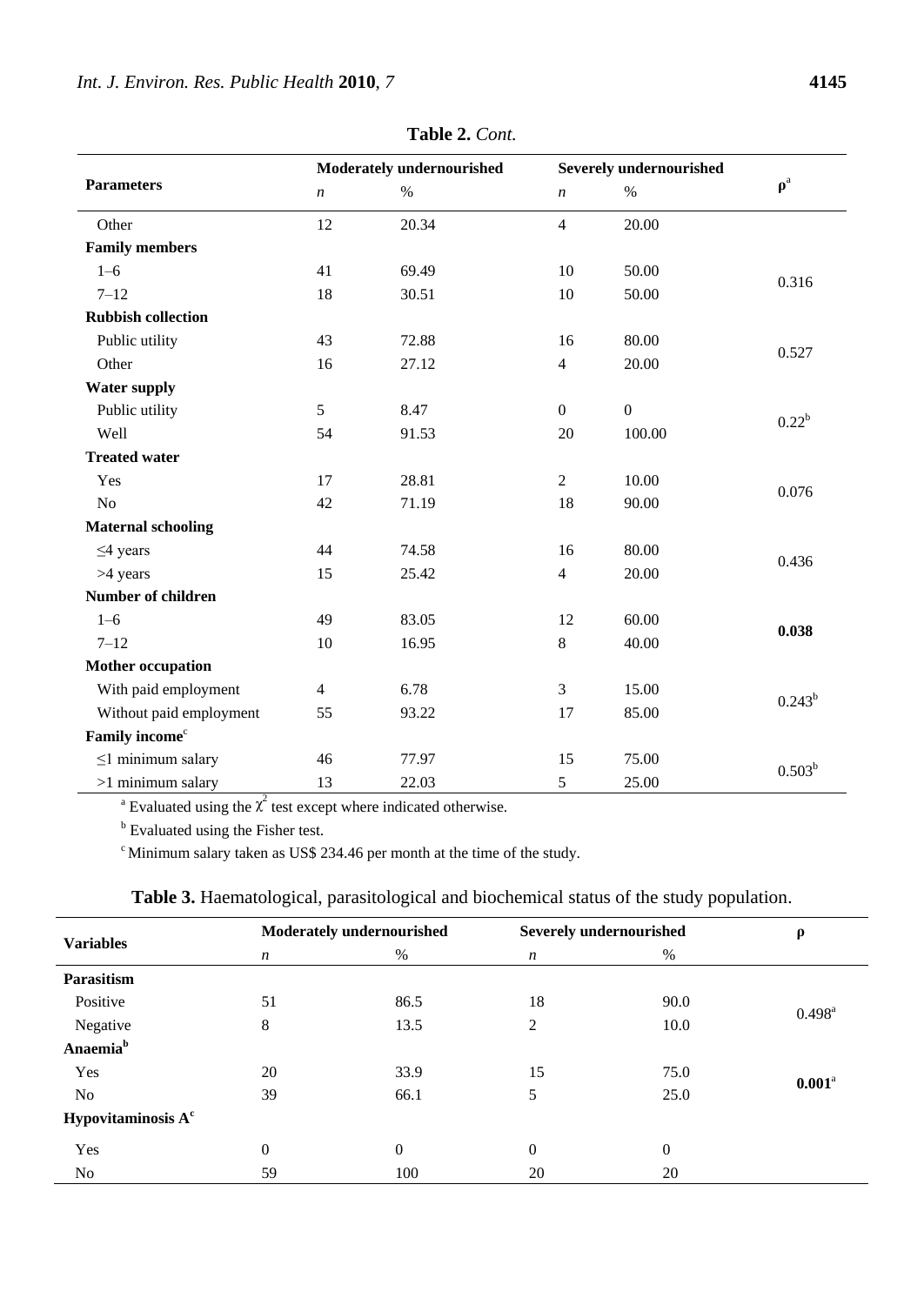| <b>Variables</b>           | Moderately undernourished           | <b>Severely undernourished</b>      | $\boldsymbol{\rho}$  |  |
|----------------------------|-------------------------------------|-------------------------------------|----------------------|--|
|                            | Mean value $\pm$ standard deviation | Mean value $\pm$ standard deviation |                      |  |
| Hormones <sup>d</sup>      |                                     |                                     |                      |  |
| Cortisol (nmol/L)          | $7.74 \pm 5.92$                     | $9.32 \pm 8.68$                     | $0.400^e$            |  |
| IGF-1 $(ng/mL)$            | $83.8 \pm 38.97$                    | $60.73 \pm 22.19$                   | $0.018$ <sup>f</sup> |  |
| Lipid profile <sup>g</sup> |                                     |                                     |                      |  |
| Cholesterol (mg/dL)        | $164.36 \pm 32.75$                  | $153.05 \pm 32.17$                  | $0.184^e$            |  |
| $HDL$ (mg/dL)              | $36.23 \pm 7.59$                    | $31.5 \pm 7.01$                     | $0.015^{\circ}$      |  |
| Triglycerides (mg/dL)      | $109.10 \pm 46.46$                  | $108.0 \pm 29.53$                   | $0.921^e$            |  |
| $LDL$ (mg/dL)              | $106.28 \pm 31.21$                  | $99.92 \pm 32.42$                   | $0.438^e$            |  |

**Table 3.** *Cont.*

<sup>a</sup> Evaluated using the  $\chi^2$  test.

<sup>b</sup>Reference value for haemoglobin  $> 11$  g/dL

<sup>c</sup> Reference value for vitamin  $A > 20 \mu g/dL$ 

<sup>d</sup> Reference values: cortisol = 4–28 nmol/L; IGF-1 = 49–327 ng/mL

<sup>e</sup> Determined from ANOVA

<sup>f</sup> Evaluated using the Kruskal Wallis test

<sup>g</sup> Reference values: cholesterol < 150 mg/dL; HDL  $\geq$  45 mg/dL; triglycerides and LDL < 100 mg/dL

| established by logistic regression analysis using the Forward. Wald model. |                                   |                                 |       |                             |                            |  |
|----------------------------------------------------------------------------|-----------------------------------|---------------------------------|-------|-----------------------------|----------------------------|--|
| <b>Variables</b>                                                           | <b>Moderate</b><br>undernutrition | <b>Severe</b><br>undernutrition | Q     | <b>Odds</b><br><b>Ratio</b> | Confidence<br>interval 95% |  |
| Absence of treated water                                                   | 42                                | 18                              | 0.036 | 6.783                       | 1.13–40.51                 |  |
| Presence of anaemia                                                        | 20                                | 15                              | 0.014 | 0.197                       | $0.05 - 0.72$              |  |

Low HDL 50 50 18 **0.031** 5.189 1.15–23.24 Low IGF-1 12 7 **0.023** 1.029 1.0–1.05

**Table 4.** Association between the degree of undernutrition and the significant variables as established by logistic regression analysis using the Forward: Wald model.

## **4. Discussion**

Similar to previous reports [12,36], the present study demonstrated that poor socioeconomic conditions, but most especially reliance on an untreated water supply, strongly influence the development of PEU. Indeed, the chances of children becoming severely undernourished increases by some 600-fold in families that do not treat their drinking water. It is noteworthy, however, that no cases of hypovitaminosis A were detected in the studied population, a finding that contrasts with the results of a previous investigation involving a low-income population [37]. This difference may be explained by the fact that the children in the present study were registered in the National Program of Supplementation of Vitamin A, sponsored by the Brazilian Ministry of Health [38], as confirmed by notes on the vaccination cards of the participants. In contrast, however, the prevalence of iron-deficient anaemia among the studied population was relatively high even though the diet supplied by CREN/AL was perfectly adequate with regard to this mineral. It is assumed that the occurrence of anaemia in infancy derives from the combination of an exceptionally high requirement for iron, imposed by growth on a mineral-poor diet, and the high frequency of infections and parasitic diseases [39,40]. In the present case, the high prevalence of parasitism (81%) together with chronic undernutrition may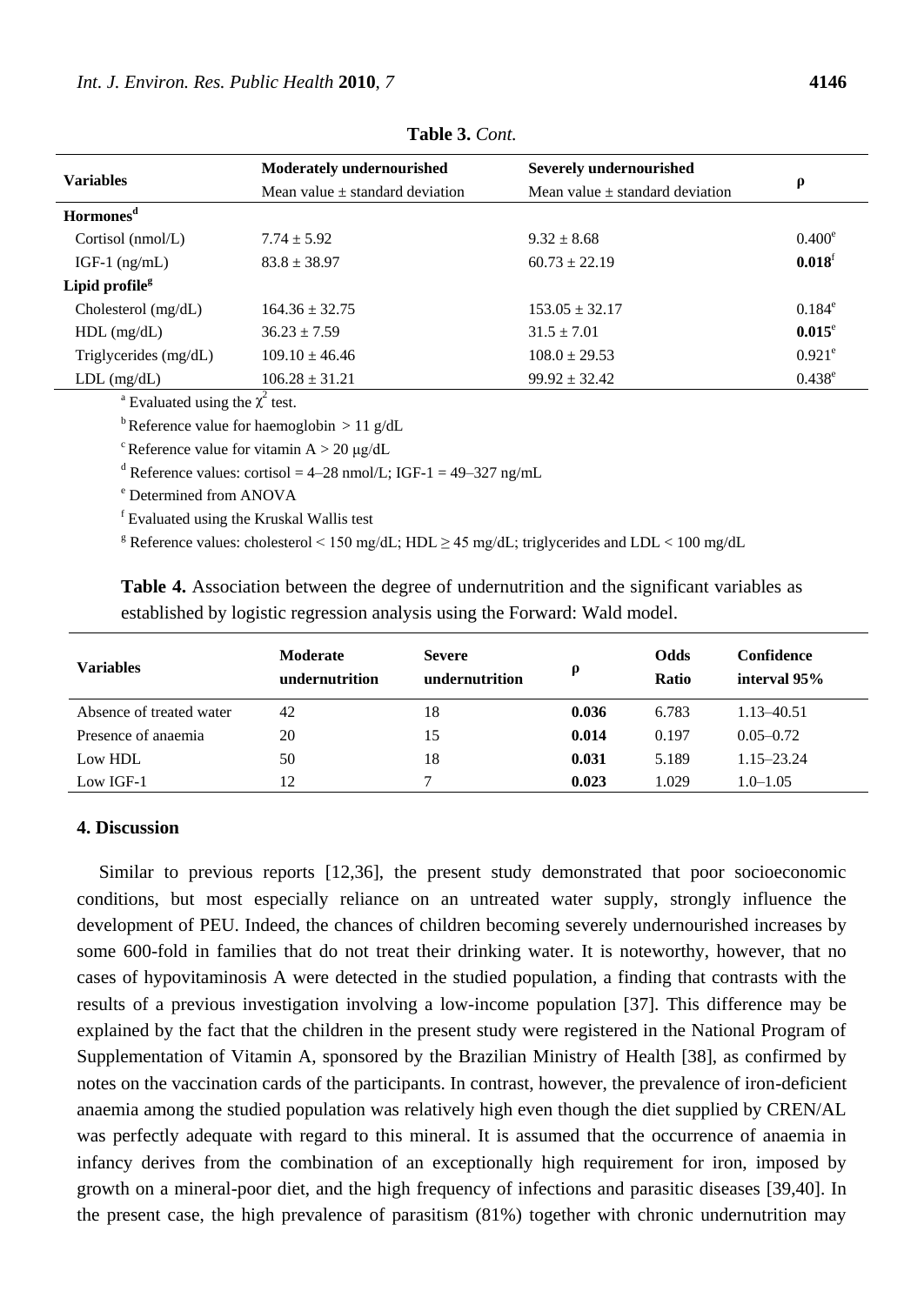have contributed to the high prevalence of anaemia detected, reflecting a situation that has been previously observed in a poor population in Maceió [10].

Undernutrition causes great metabolic stress to the body, which typically manifests as an increase in cortisol and a reduction in the resting metabolic rate (RMR) in order to conserve energy [11,12]. In contrast to previous studies [11,41], however, the levels of cortisol observed in the studied population were found to be normal, most likely because the children had already received dietetic treatment for 90 days. It is evident that the supply of a diet that is balanced, particularly with respect to protein, is crucial for the recovery of normal levels of cortisol. Regarding the levels of IGF-1, the present study confirms the severity of undernutrition since a reduction in level of this important growth factor gives rise to serious structural deficits in severely undernourished children. Similar findings have been reported previously for children living in impoverished areas of the State of Sao Paulo, Brazil [42,43].

Together with endocrine alterations, PEU produced modifications in the lipid profiles of children that were similar to those reported in adults who had been exposed to intrauterine undernutrition [44]. It has been demonstrated previously that prenatal undernutrition directly influences the development of altered lipid profiles that are more atherogenic in the long term. Such changes are probably caused by the diminution or inactivation of active liver receptors, or by overproduction of very-low density lipoprotein (VLDL) and LDL, or by defects in the expression of lipoprotein lipase [17,18].

Previous studies involving adolescents with stature deficit have revealed that reductions in RMR are compensated by increased RQ and decreased lipid oxidation [45,46]. It is possible, therefore, that the children who participated in the present study may be accumulating abdominal fat and developing an atherogenic lipid profile by virtue of the alterations described herein. Recent reports [47,48] have confirmed the association between deficient GH response and greater visceral adiposity, dyslipidaemia, insulin resistance and increased cardiovascular risk in overweight adolescents. More specifically, one study revealed a positive association between the levels of plasma IGF-1 and those of HDL-cholesterol in non-diabetic adults [49].

In the present study, dyslipidaemia was characterised by the predominance of low HDL levels (86.1% of the children) together with hypertriglyceridemia. Indeed, both conditions are correlated, although low HDL is caused by an acceleration in catabolism and not by a decrease in the synthesis of these particles [50]. In order to explain the relationship between hypertriglyceridemia and low HDL, two main hypotheses have been put forward, namely: (i) the reduced activity of lipoprotein lipase may hamper the maturation of HDL particles, and (ii) the increased activity of the protein that promotes the transfer of cholesteryl esters from HDL to triglyceride-rich lipoproteins may reduce the levels of HDL particles [51]. Either of these hypotheses could explain the high prevalence (49.4%) of low HDL concomitant with hypertriglyceridemia in the studied population. It is assumed, therefore, that the high frequency of dyslipidaemia observed in the present study was a consequence of the adaptation to chronic undernutrition, although there are currently no studies to support this supposition. Future monitoring of the treated children is, therefore, of vital importance in order to establish if the adequate diet provided by CREN/AL allows recovery of nutritional status and reversal of the atherogenic lipid profile.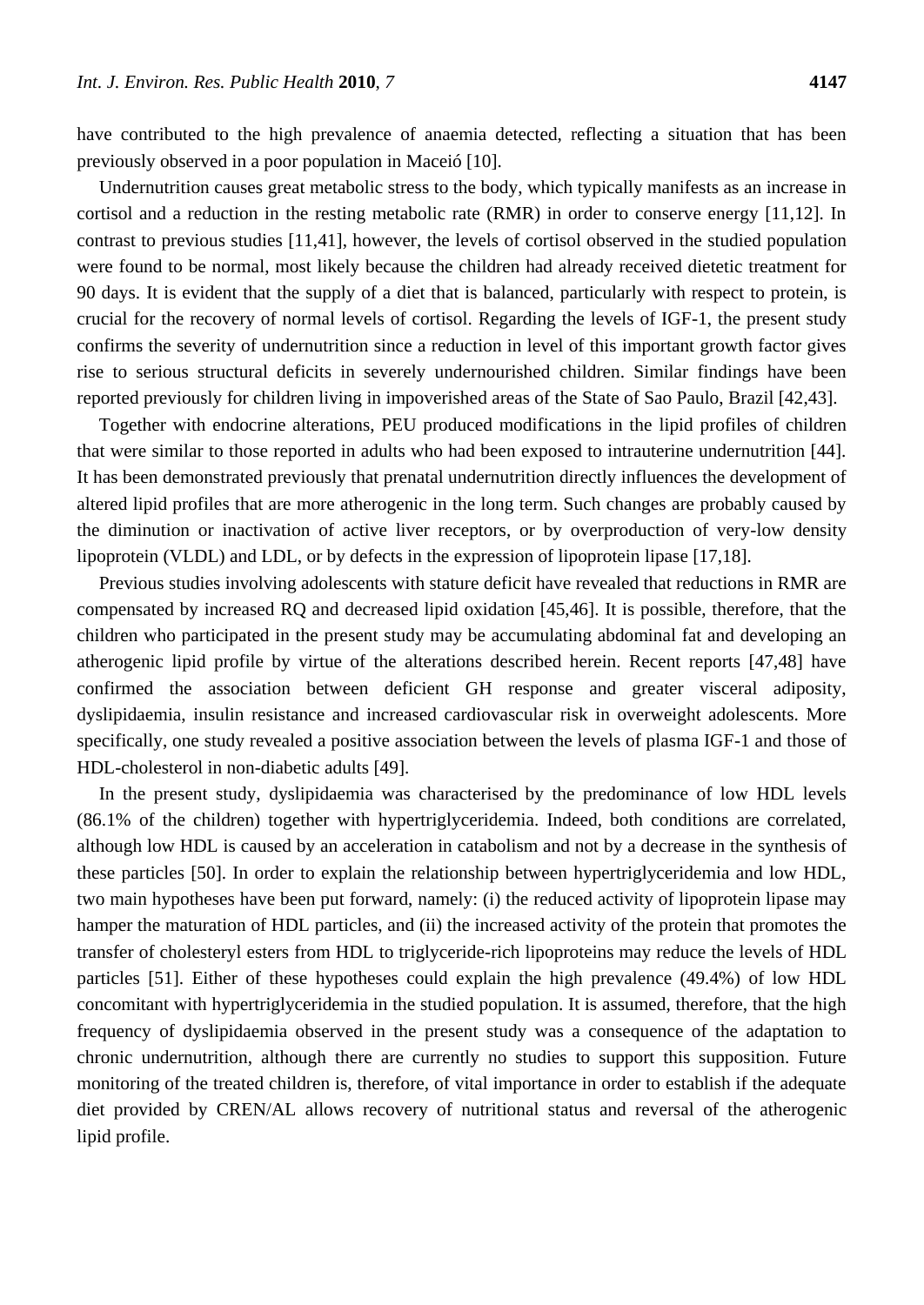## **5. Conclusions**

The chronic undernutrition experienced by the study population resulted in endocrine adaptations that gave rise to modifications in lipid profile.

## **Acknowledgements**

The authors wish to thank the director of CREN/AL for permission to carry out the study. Financial support from the Conselho Nacional de Desenvolvimento Cient fico e Tecnológico (CNPq) (grant no. 402673/2007-7) is gratefully acknowledged.

## **References**

- 1. *Global Database on Child Growth and Malnutrition. Program of Nutrition.* WHO (World Health Organization): Geneva, Switzerland, 2004; Available online: http://www.who.int/nutgrowthdb/ about/en/ (accessed on 20 January 2008).
- 2. Ao Anunciar Redução da Mortalidade na Infância, UNICEF Pede que se Redobrem os Esforços *para Salvar a Vida das Crianças.* UNICEF (United Nations International Children's Emergency Fund): Geneva, Switzerland, 2009; Available online: http://www.unicef.org/brazil/pt/media\_13142.htm (accessed on 20 December 2009).
- 3. *Data and Statistics.* WHO: Geneva, Switzerland, 2010; available online: http://www.who.int/research/en/ (accessed on 24 March 2010).
- 4. Monteiro, C.A.; Ben *t*io, M.A.D.; Konno, S.C.; Silva, A.C.F.; Lima, A.L.L.; Conde, W.L. Causas do declínio da desnutrição infantil no Brasil, 1996–2007. *Rev. Saúde Pub.* **2009**, *43*, 35-43.
- 5. Florêncio, T.M.M.T.; Ferreira, H.S.; França, A.P.T.; Cavalcante, J.C.; Sawaya, A.L. Obesity and undernutrition in a very-low-income population in the city of Maceió, Northeast Brazil. *Br. J. Nutr.* **2001**, *86*, 277-283.
- 6. Alencar, F.H.; Yuyama, L.K.O.; Rodrigues, E.F.; Esteves, A.V.F.; Mendonça, M.M.B.; Silva, W.A. Magnitude da desnutrição infantil no Estado do Amazonas/AM-Brasil. *Acta Amazonica* **2008**, *38*, 701-706.
- 7. Monteiro, C.A.; Conde, W.L.; Konno, S.C. Análise do inquérito "Chamada Nutricional 2005" realizado pelo Ministério do Desenvolvimento Social e Combate à Fome e Ministério da Saúde. *Cad. Estud. Desenv. Soc. Debate* **2006**, *4*, 1-19.
- 8. *Dimensão, Evolução e Projeção da Pobreza por Região e por Estado no Brasil. Diretriz no. 58*. IPEA (Instituto de Pesquisa Econômica Aplicada): Brasilia, Brazil, 2010; Available online: www.ipea.gov.br/portal/images/stories/PDFs/100713\_comunicado58.pdf (accessed on 16 July 2010).
- 9. Ferraz, I.S.; Danelluzzi, J.C.; Vannucchi, H. Prevalência de carência de ferro e sua associação com a deficiência de vitamina A em pré-escolares. *J. Pediatr.* **2005**, *81*, 169-174.
- 10. Ferreira, H.S.; Assunção, M.L.; Vasconcelos, V.S.; Melo, F.P.; Oliveira, C.G.; Santos, T.O. Saúde de populações marginalizadas: desnutrição, anemia e enteroparasitoses em crianças de uma favela do ―Movimento Sem-Teto‖, Maceió, Alagoas. *Rev. Bras. Saúde Mater. Infant* **2002**, *2*, 177-185.
- 11. Sawaya, A.L. Desnutrição: Conseqüências em longo prazo e efeitos da recuperação nutricional. *Estud. Av.* **2006**, *20*, 147-158.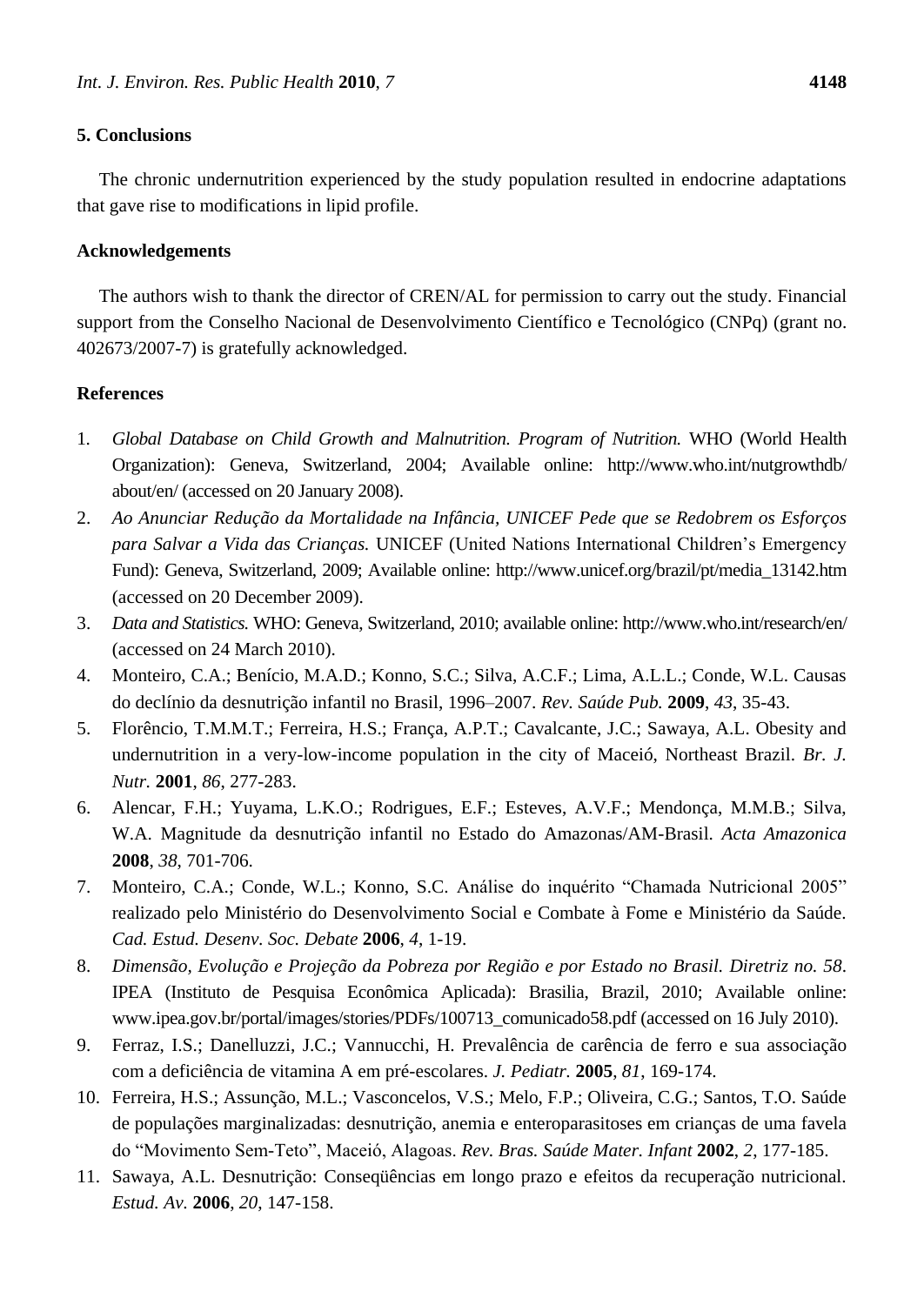- 12. Coutinho, J.G.; Gentil, P.C.; Toral N. A desnutrição e a obesidade no Brasil: O enfrentamento com base na agenda única da nutrição. *Cad. Saúde Púb.* **2008**, *24*, S332-S340.
- 13. Martinelli, C.E., Jr.; Custódio, R.J.; Aguiar-Oliveira, M.H. Fisiologia do eixo GH–sistema IGF. *Arq. Bras. Endocrinol. Metab.* **2008**, *52*, 717-725.
- 14. Cianfarani, S.; Geremia, C.; Scott, C.D.; Germani, D. Growth, IGF system, and cortisol in children with intrauterine growth retardation: is catch-up growth affected by reprogramming of hypothalamic-pituitary-adrenal axis? *Pediatr. Res.* **2002**, *51*, 94-99.
- 15. Snapper, I. *Chinese Lessons to Western Medicine*, 2nd ed.; Grune and Stratton: New York, NY, USA, 1965; pp. 55-64.
- 16. Roseboom, T.J.; van der Meulen, J.H.; Osmond, C.; Baker, D.J.; Ravelli, A.C.; Bleker, O.P. Plama lipid profiles in adults after prenatal exposure to the Dutch famine. *Am. J. Clin. Nutr.* **2000**, *72*, 1101-1106.
- 17. Lussana, F.; Painter, R.C.; Ocker, M.C.; Buller, H.R.; Bossuyt, P.M.; Roseboom, T.J. Prenatal exposure to the Dutch famine is associated with preference for fatty food and a more atherogenic lipid profile. *Am. J. Clin. Nutr.* **2008**, *88*, 1648-1652.
- 18. Lumey, L.H.; Stein, A.D.; Kahn, H.S.; Romijn, J.A. Lipid profiles in middle-aged men and women after famine exposure during gestation: the Dutch Hunger Winter Families Study. *Am. J. Clin. Nutr.* **2009**, *89*, 1737-1743.
- 19. Sriramachari, S.; Ramalingaswami, V. Liver changes in Kwashiorkor. *Indian J. Pediatr.* **1953**, *20*, 1-6.
- 20. Ramalingaswami, V.; Sriramachari, S.; Patwardhan, V.N. Liver injury in protein malnutrition. *Indian J. Med.* **1954**, *8*, 441-443.
- 21. Waterlow, J.C.; De Pass, E. Further observations on the liver, pancreas, and kidney in malnourished infants and children. II. The gross composition of the liver. *J. Trop. Pediatr.* **1957**, *2*, 189-198.
- 22. Frisancho, A.R. *Anthropometric Standards for the Assessment of Growth and Nutritional Status*; University of Michigan Press: Ann Arbor, MI, USA, 1990; pp. 48-53.
- 23. *WHO Child Growth Standards: Length/height-for-age, Weight-for-age, Weight-for-length, Weight-for-height and Body Mass Index-for-age: Methods and Development.* WHO: Geneva, Switzerland, 2006.
- 24. National Academy of Sciences—Institute of Medicine. *Dietary Reference Intakes for Energy, Macronutrients e Micronutrients*; National Academy Press: Washington, DC, USA, 2002; pp. 107-264.
- 25. Woiski, J.R. *Nutrição e Dietética em Pediatria*, 2nd ed.; Atheneu: Rio de Janeio, Brazil, 1988; pp. 155-165.
- 26. Santos, E.B.; Amâncio, O.M.S.; Oliva, C.A.G. Estado nutricional, ferro, cobre e zinco em escolares de favelas da cidade de São Paulo. *Rev. Assoc. Med. Bras.* **2007**, *53*, 323-328.
- 27. *Iron Deficiency Anaemia—Assessment, Prevention, and Control: A Guide for Programme Managers.* WHO, UNU (United Nations University), UNICEF: Geneva, Switzerland, 2001; Available online: http://www.whqlibdoc.who.int/hq/2001/WHO\_NHD\_01.3.pdf (accessed on 19 January 2008).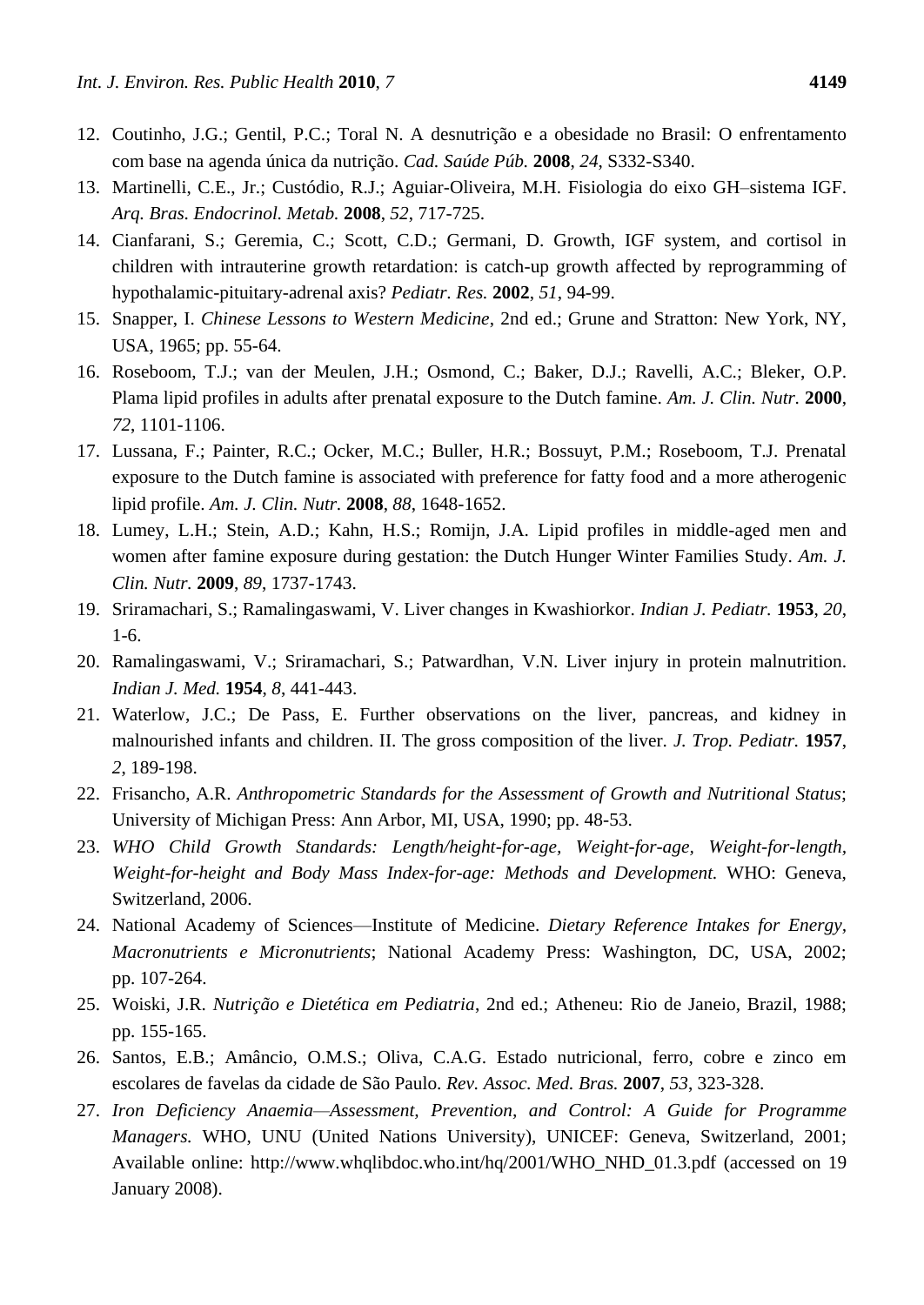- 28. Bieri, J.G.; Tolliver, T.J.; Catignani G.L. Simultaneous determination of alfatocopherol and retinol in plasma or red cells by high pressure liquid chromatography*. Am. J. Clin. Nutr.* **1979**, *32*, 2143-2149.
- 29. *Indicators for Assessing Vitamin A Deficiency and their Application in Monitoring and Evaluating Intervention Programmes.* WHO: Geneva, Switzerland, 1996; Available on line: http://www.who.int/nutrition/publications/micronutrients/vitamin\_a\_deficiency/WHONUT96.10. pdf (accessed on 7 September 2010).
- 30. Miller, O. *Laboratório para o Clínico*, 8th ed.; Atheneu: São Paulo, Brazil, 1999.
- 31. Back, G.I.; Caramelli, B.; Pellanda, L.; Duncan, B.; Mattos, S.; Fonseca, F.H. I diretriz de prevenção da aterosclerose na infância e na adolescência. *Arq. Bras. Cardiol.* **2005**, *85*, 3-36.
- 32. Growth Hormone Research Society. Consensus guidelines for the diagnosis and treatment of growth hormone (GH) deficiency in childhood and adolescence: summary statement of the GH Research Society. *J. Clin. Endocrinol. Metab.* **2000**, *85*, 3990-3993.
- 33. Vieira, J.G.H.; Noguti, K.O.; Hidal, J.T.; Russo, E.M.K.; Maciel, R.M.B. Ensaio do cortisol na saliva como um método para avaliação da fração livre sérica. *Arq. Bras. Endocrinol. Metab.* **1984**, *28*, 8-10.
- 34. *Tietz Clinical Guide to Laboratory Tests*, 4th ed.; Wu, A.H.B., Ed.; Saunders Elsevier: St. Louis, MO, USA, 2006.
- 35. Amato Neto, V.; Corrêa, L.L. *Exame Parasitológico das Fezes*, 5th ed.; Sarvier: São Paulo, SP, Brazil, 1991.
- 36. Barroso, G.S.; Sichieri, R.; Salles-Costa, R. Fatores associados ao déficit nutricional em crianças residentes em uma área de prevalência elevada de insegurança alimentar. *Rev. Bras. Epidemiol.*  **2008**, *11*, 484-494.
- 37. Paiva, A.A.; Rondó, P.H.C.; Gonçalves-Carvalho, C.M.R.; Illison, V.K.; Perreira, J.A.; Vaz-de-Lima, L.R.A.; Oliveira, C.A.; Ueda, M.; Bergamaschi, D.P. Prevalência de deficiência de vitamina A e fatores associados em pré-escolares de Terezina, Piauí, Brasil. *Cad. Saúde Púb.* **2006**, *22*, 1979-1987.
- 38. Ministério da Saúde do Brasil. *A Vitamina A Mais—Programa Nacional de Suplementação de Vitamina A*. *Política de Alimentação e Nutrição*. Secretaria de Atenção à Saúde e Ministério da Saúde: Brasilia, Brazil, 2004; Available online: http://dtr2001.saude.gov.br/ sas/PORTARIAS/ Port2005/GM/GM-729.htm (accessed on 5 June 2009).
- 39. Coutinho, G.G.P.L.; Goloni-Bertollo, E.M.; Bertelli, E.C.P. Iron deficiency anemia in children: a challenge for public health and society. *São Paulo Med. J.* **2005**, *123*, 88-92.
- 40. Batista Filho, M.; Souza, A.I.; Bresani, C.C. Anemia como problema de saúde pública: uma realidade atual. *Ciênc. Saúde Coletiva* **2008**, *13*, 1917-1922.
- 41. Sawaya, A.L.; Roberts, S. Stunting and future risk of obesity: principal physiological mechanisms. *Cad. Saúde Púb.* **2003**, *19*, S21-S28.
- 42. Picci, T.R.; Peter, L.; Sawaya, A.L.; Verreschi, I. Fator de crescimento insulina—símile tipo 1 (IGF-1) e prote ína ligadora tipo 3 (IGFBP-3) como indicadores de estado nutricional em meninas. In Anais do II Congresso Paulista de Endocrinologia e Metabologia: São Paulo, Brazil, June 1966; p. 61.